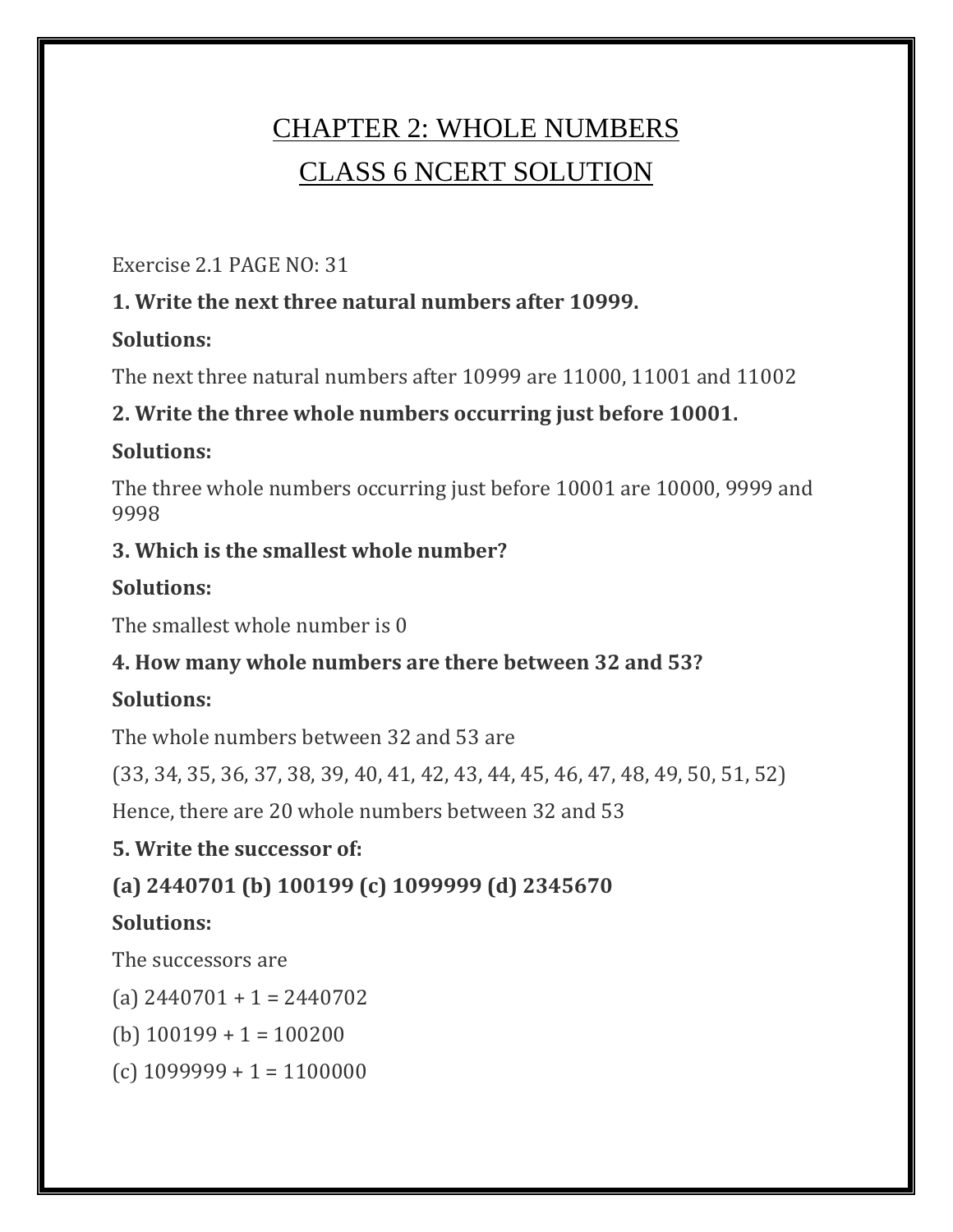$(d)$  2345670 + 1 = 2345671

**6. Write the predecessor of:**

**(a) 94 (b) 10000 (c) 208090 (d) 7654321**

### **Solutions:**

The predecessors are

(a)  $94 - 1 = 93$ 

(b)  $10000 - 1 = 9999$ 

(c) 208090 – 1 = 208089

(d)  $7654321 - 1 = 7654320$ 

**7. In each of the following pairs of numbers, state which whole number is on the left of the other number on the number line. Also write them with the appropriate sign (>, <) between them.**

**(a) 530, 503 (b) 370, 307 (c) 98765, 56789 (d) 9830415, 10023001**

### **Solutions:**

(a) Since, 530 > 503

Hence, 503 is on the left side of 530 on the number line

(b) Since, 370 > 307

Hence, 307 is on the left side of 370 on the number line

(c) Since, 98765 > 56789

Hence, 56789 is on the left side of 98765 on the number line

(d) Since, 9830415 < 10023001

Hence, 9830415 is on the left side of 10023001 on the number line

**8. Which of the following statements are true (T) and which are false (F)?**

**(a) Zero is the smallest natural number.**

**Solution:**

False

0 is not a natural number

**(b) 400 is the predecessor of 399.**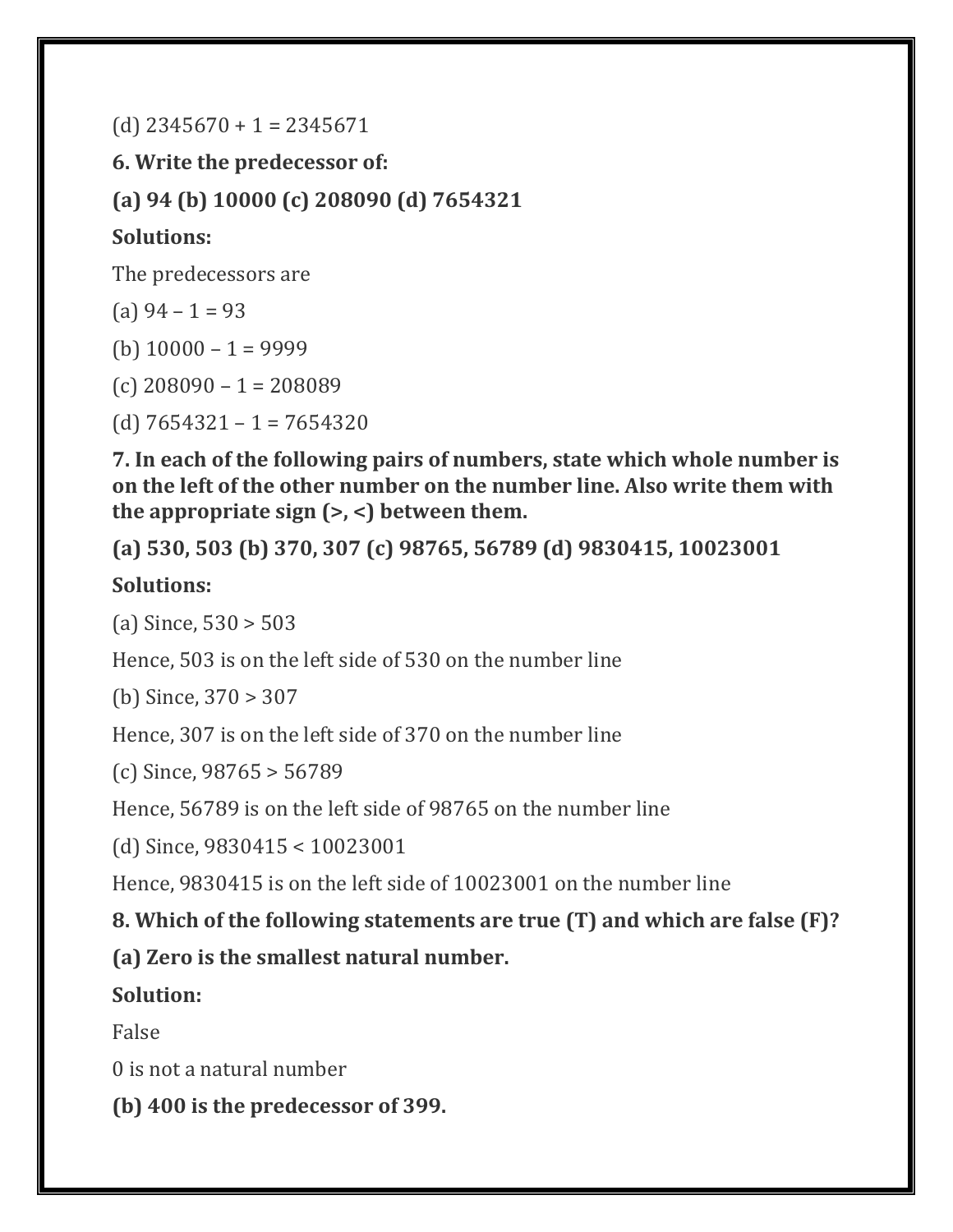## **Solution:**

False

The predecessor of 399 is 398 Since, (399 – 1 = 398)

# **(c) Zero is the smallest whole number.**

# **Solution:**

True

Zero is the smallest whole number

# **(d) 600 is the successor of 599.**

# **Solution:**

True

Since  $(599 + 1 = 600)$ 

# **(e) All natural numbers are whole numbers.**

# **Solution:**

True

All natural numbers are whole numbers

# **(f) All whole numbers are natural numbers.**

# **Solution:**

False

0 is a whole number but is not a natural number

# **(g) The predecessor of a two digit number is never a single digit number.**

# **Solution:**

False

Example the predecessor of 10 is 9

# **(h) 1 is the smallest whole number.**

# **Solution:**

False

0 is the smallest whole number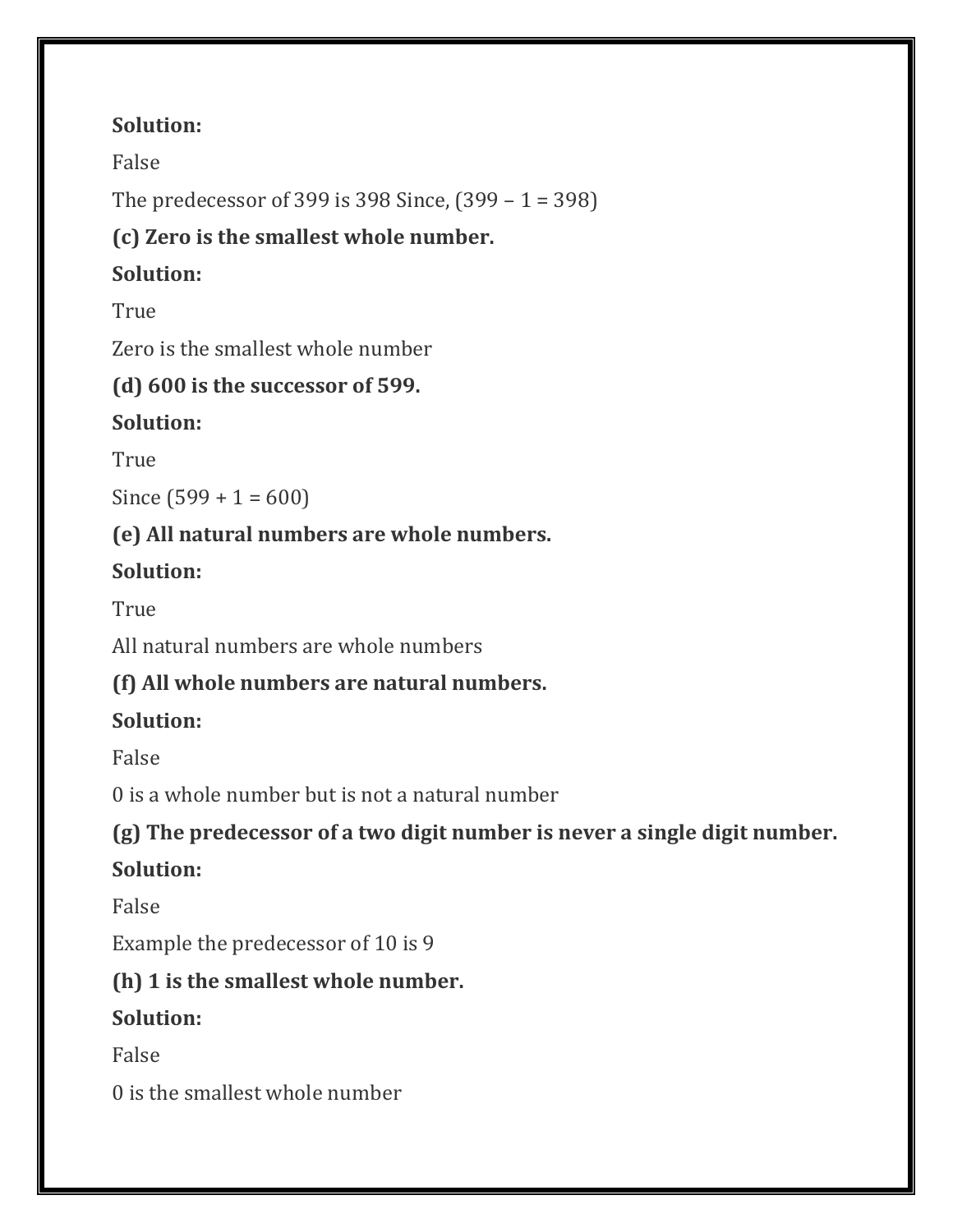### **(i) The natural number 1 has no predecessor.**

True

The predecessor of 1 is 0 but is not a natural number

### **(j) The whole number 1 has no predecessor.**

### **Solution:**

False

0 is the predecessor of 1 and is a whole number

### **(k) The whole number 13 lies between 11 and 12.**

## **Solution:**

False

13 does not lie between 11 and 12

## **(l) The whole number 0 has no predecessor.**

# **Solution:**

True

The predecessor of 0 is -1 and is not a whole number

## **(m) The successor of a two digit number is always a two digit number.**

# **Solution:**

False

As the successor of 99 is 100

Exercise 2.2 PAGE NO: 40

## **1. Find the sum by suitable rearrangement:**

**(a) 837 + 208 + 363**

**(b) 1962 + 453 + 1538 + 647**

## **Solutions:**

(a) Given 837 + 208 + 363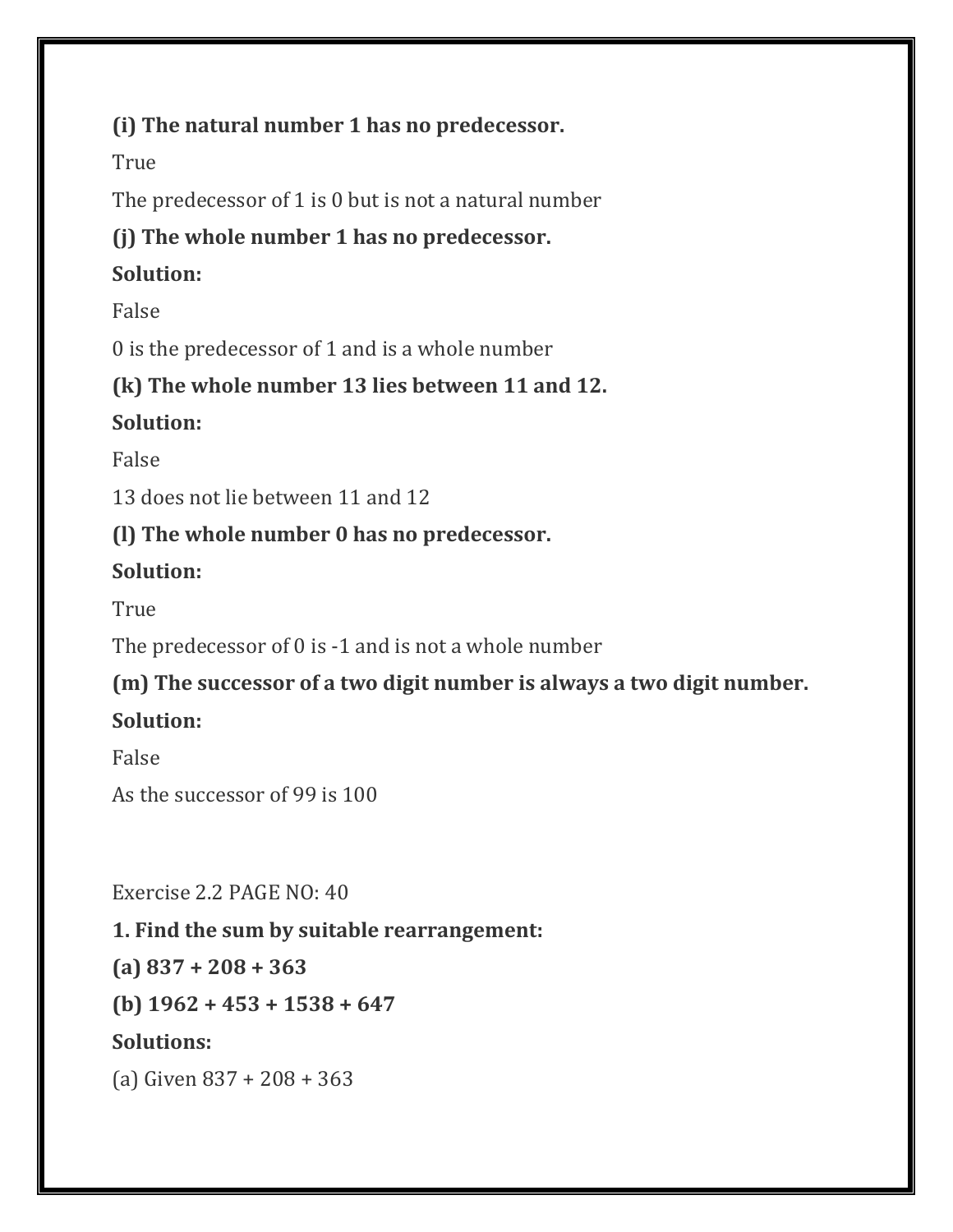```
=(837 + 363) + 208= 1200 + 208= 1408(b) Given 1962 + 453 + 1538 + 647
= (1962 + 1538) + (453 + 647)= 3500 + 1100= 46002. Find the product by suitable rearrangement:
(a) 2 × 1768 × 50
(b) 4 × 166 × 25
(c) 8 × 291 × 125
(d) 625 × 279 × 16
(e) 285 × 5 × 60
(f) 125 × 40 × 8 × 25
Solutions:
(a) Given 2 × 1768 × 50
= 2 \times 50 \times 1768= 100 \times 1768= 176800
(b) Given 4 × 166 × 25
= 4 \times 25 \times 166= 100 \times 166= 16600(c) Given 8 × 291 × 125
= 8 \times 125 \times 291= 1000 \times 291= 291000
```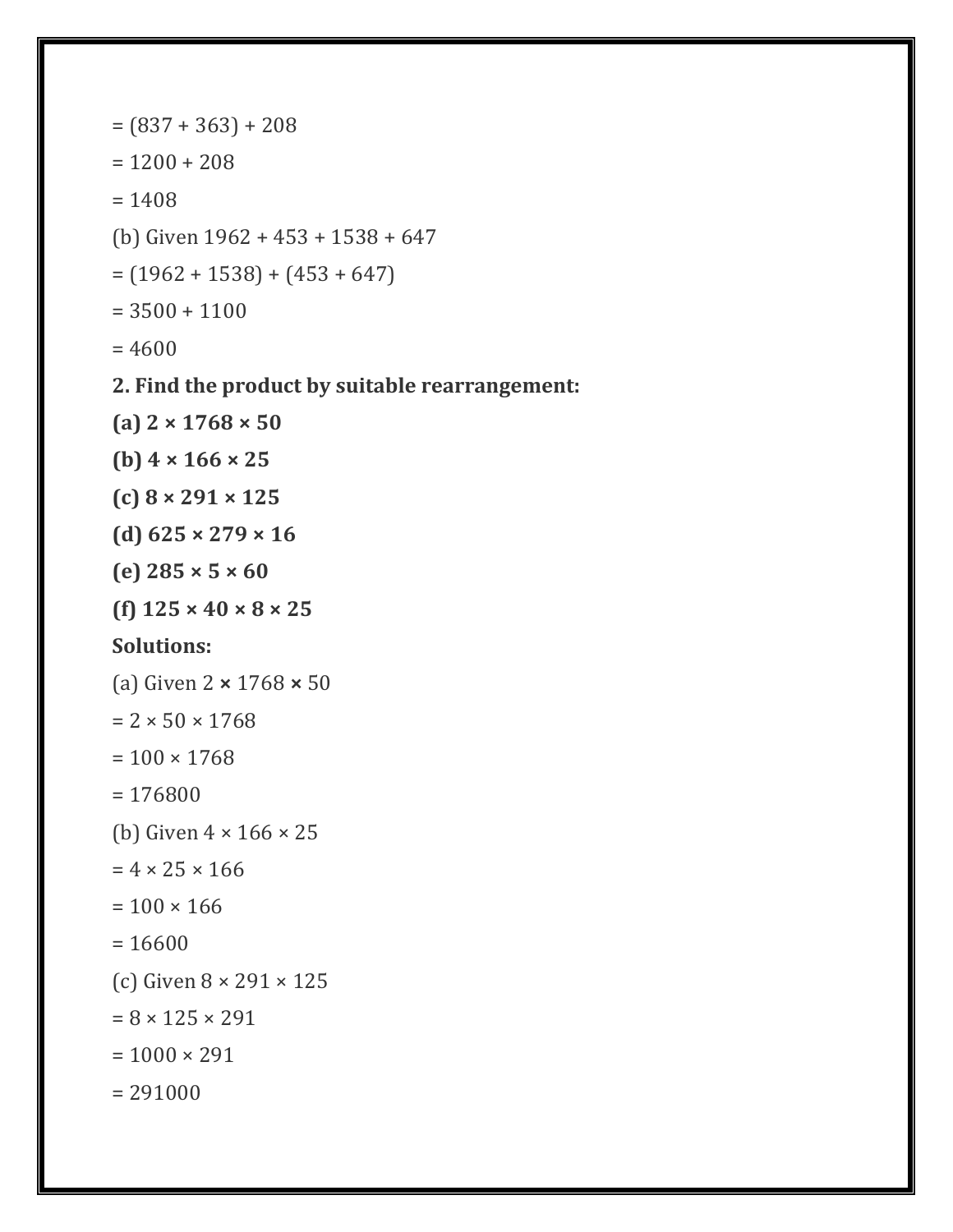(d) Given  $625 \times 279 \times 16$  $= 625 \times 16 \times 279$  $= 10000 \times 279$  $= 2790000$ (e) Given  $285 \times 5 \times 60$  $= 285 \times 300$ = 85500 (f) Given  $125 \times 40 \times 8 \times 25$  $= 125 \times 8 \times 40 \times 25$  $= 1000 \times 1000$  $= 1000000$ **3. Find the value of the following: (a) 297 × 17 + 297 × 3 (b) 54279 × 92 + 8 × 54279 (c) 81265 × 169 – 81265 × 69 (d) 3845 × 5 × 782 + 769 × 25 × 218 Solutions:** (a) Given 297 × 17 + 297 × 3  $= 297 \times (17 + 3)$  $= 297 \times 20$  $= 5940$ (b) Given 54279 × 92 + 8 × 54279  $= 54279 \times 92 + 54279 \times 8$  $= 54279 \times (92 + 8)$  $= 54279 \times 100$  $= 5427900$ (c) Given 81265 × 169 – 81265 × 69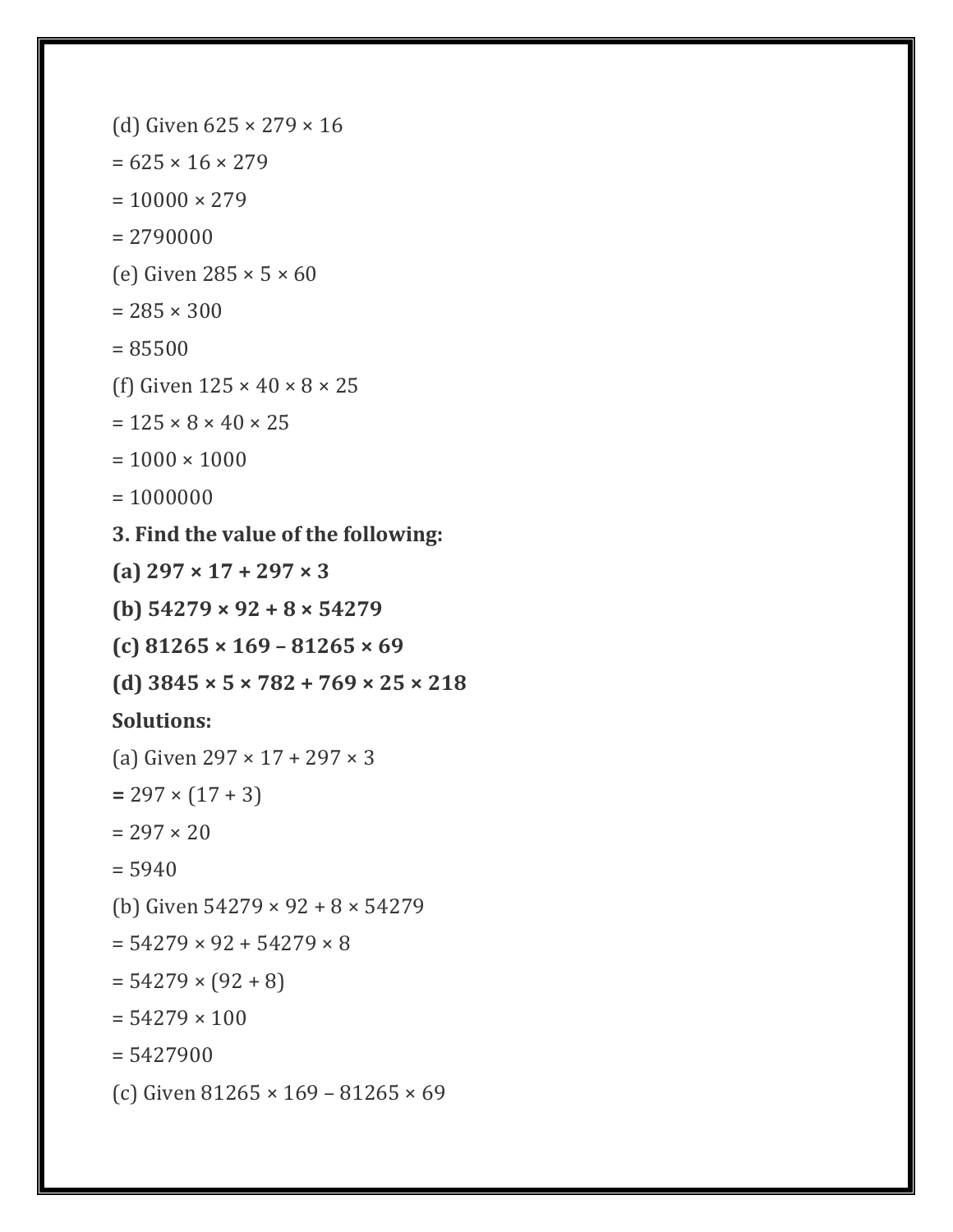```
= 81265 × (169 – 69)
= 81265 \times 100= 8126500(d) Given 3845 × 5 × 782 + 769 × 25 × 218
= 3845 \times 5 \times 782 + 769 \times 5 \times 5 \times 218= 3845 \times 5 \times 782 + 3845 \times 5 \times 218= 3845 \times 5 \times (782 + 218)= 19225 \times 1000= 19225000
4. Find the product using suitable properties.
(a) 738 × 103
(b) 854 × 102
(c) 258 × 1008
(d) 1005 × 168
Solutions:
(a) Given 738 × 103
= 738 \times (100 + 3)= 738 \times 100 + 738 \times 3 (using distributive property)
= 73800 + 2214= 76014(b) Given 854 × 102
= 854 \times (100 + 2)= 854 \times 100 + 854 \times 2 (using distributive property)
= 85400 + 1708= 87108
(c) Given 258 × 1008
= 258 \times (1000 + 8)
```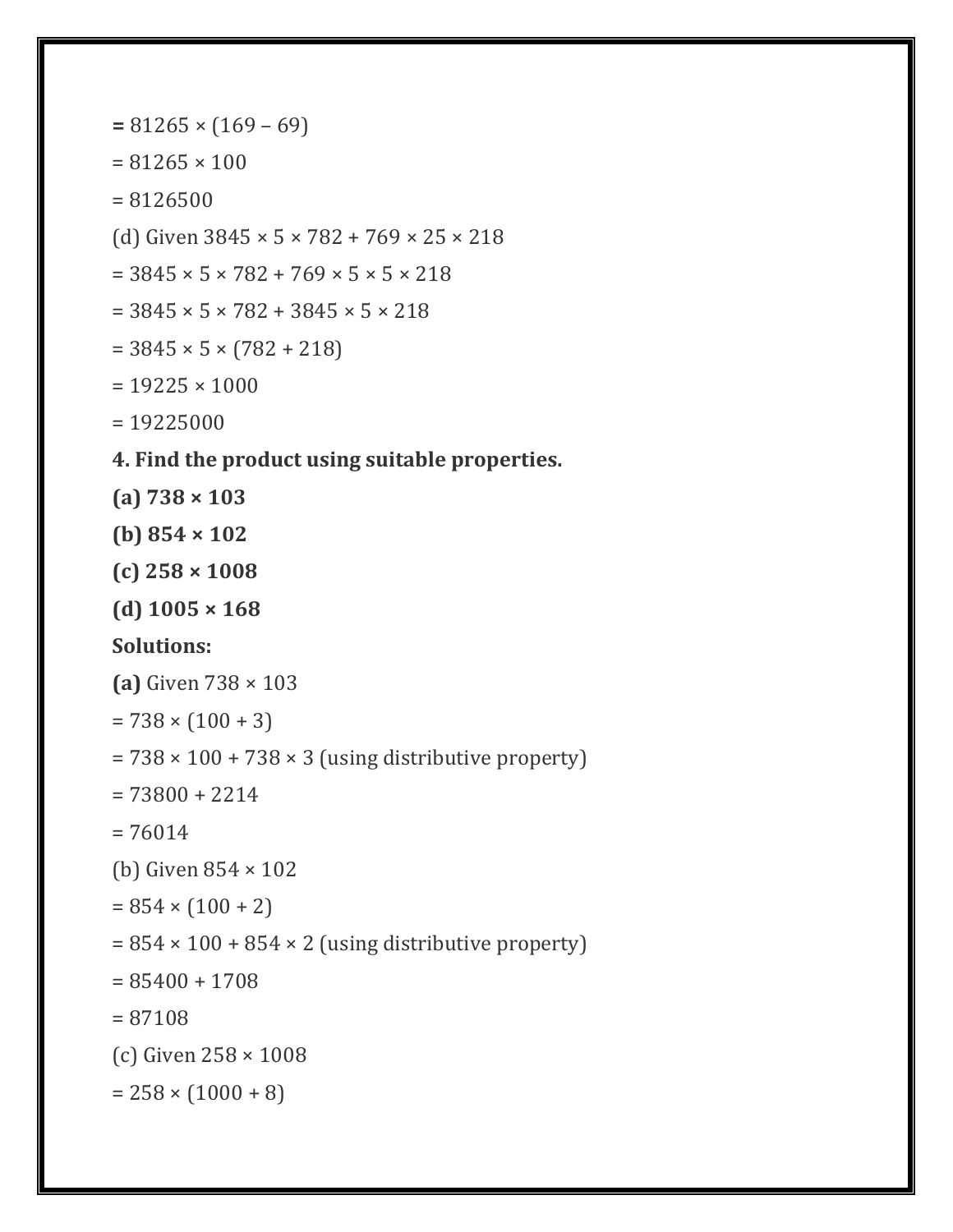```
= 258 \times 1000 + 258 \times 8 (using distributive property)
= 258000 + 2064= 260064(d) Given 1005 × 168
= (1000 + 5) \times 168= 1000 \times 168 + 5 \times 168 (using distributive property)
= 168000 + 840= 168840
```
**5. A taxidriver filled his car petrol tank with 40 litres of petrol on Monday. The next day, he filled the tank with 50 litres of petrol. If the petrol costs ₹ 44 per litre, how much did he spend in all on petrol?**

#### **Solutions:**

Petrol quantity filled on Monday = 40 litres Petrol quantity filled on Tuesday = 50 litres Total petrol quantity filled =  $(40 + 50)$  litre Cost of petrol per litre =  $\overline{\xi}$  44 Total money spent =  $44 \times (40 + 50)$  $= 44 \times 90$  $= 7.3960$ 

**6. A vendor supplies 32 litres of milk to a hotel in the morning and 68 litres of milk in the evening. If the milk costs ₹ 45 per litre, how much money is due to the vendor per day?**

#### **Solutions:**

Milk quantity supplied in the morning = 32 litres

Milk quantity supplied in the evening = 68 litres

Cost of milk per litre =  $\overline{\xi}$  45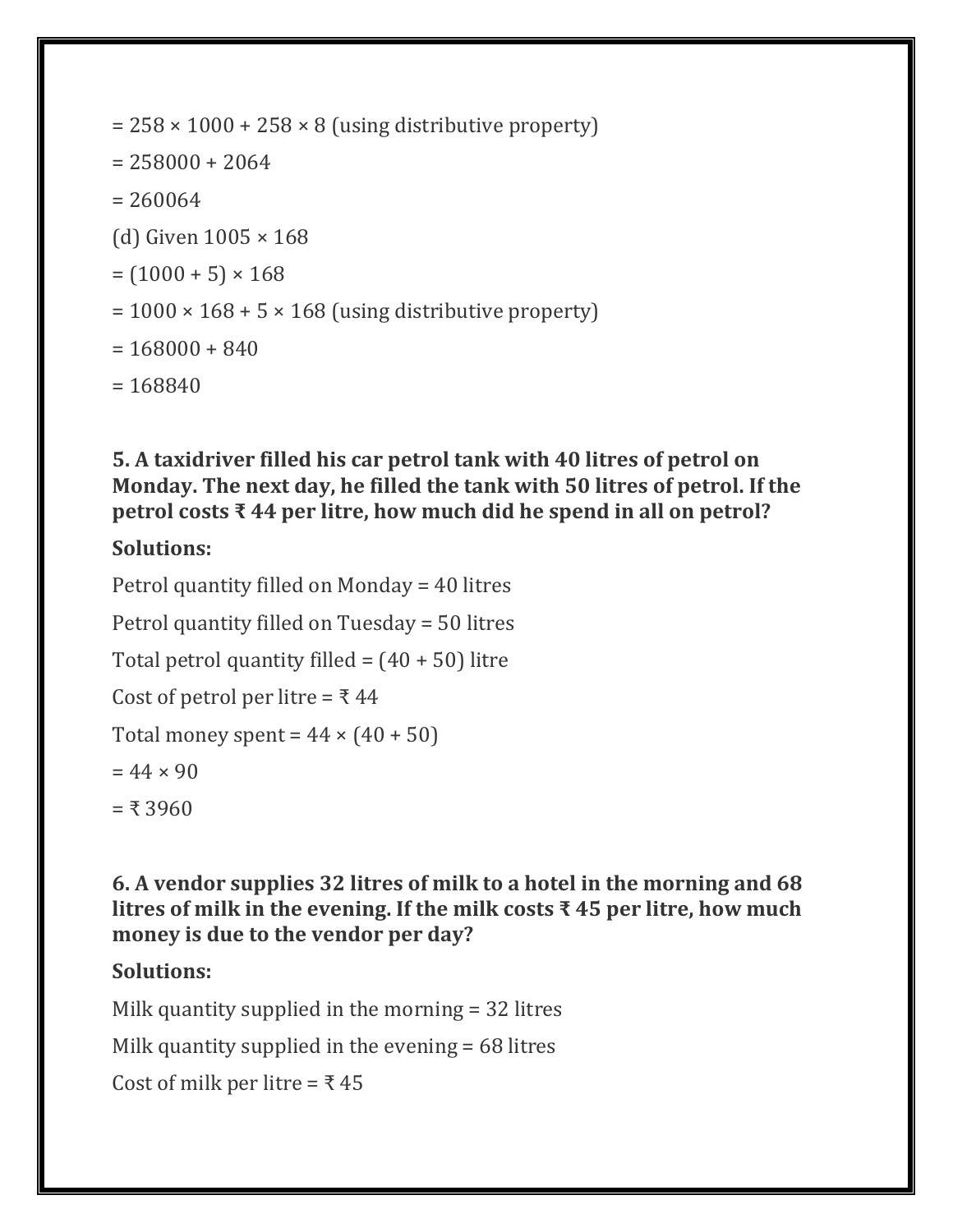Total cost of milk per day =  $45 \times (32 + 68)$ 

 $= 45 \times 100$ 

 $= 74500$ 

Hence, the money is due to the vendor per day is  $\bar{x}$  4500

#### **7. Match the following:**

**(i) 425 × 136 = 425 × (6 + 30 + 100) (a) Commutativity under multiplication.**

(ii)  $2 \times 49 \times 50 = 2 \times 50 \times 49$  (b) Commutativity under addition.

**(iii) 80 + 2005 + 20 = 80 + 20 + 2005 (c) Distributivity of multiplication over addition.**

#### **Solutions:**

(i)  $425 \times 136 = 425 \times (6 + 30 + 100)$  (c) Distributivity of multiplication over addition**.**

Hence (c) is the correct answer

(ii)  $2 \times 49 \times 50 = 2 \times 50 \times 49$  (a) Commutativity under multiplication

Hence, (a) is the correct answer

(iii)  $80 + 2005 + 20 = 80 + 20 + 2005$  (b) Commutativity under addition

Hence, (b) is the correct answer

Exercise 2.3 PAGE NO: 43

#### **1. Which of the following will not represent zero:**

- **(a) 1 + 0**
- **(b) 0 × 0**
- **(c) 0 / 2**

**(d) (10 – 10) / 2**

#### **Solutions:**

(a)  $1 + 0 = 1$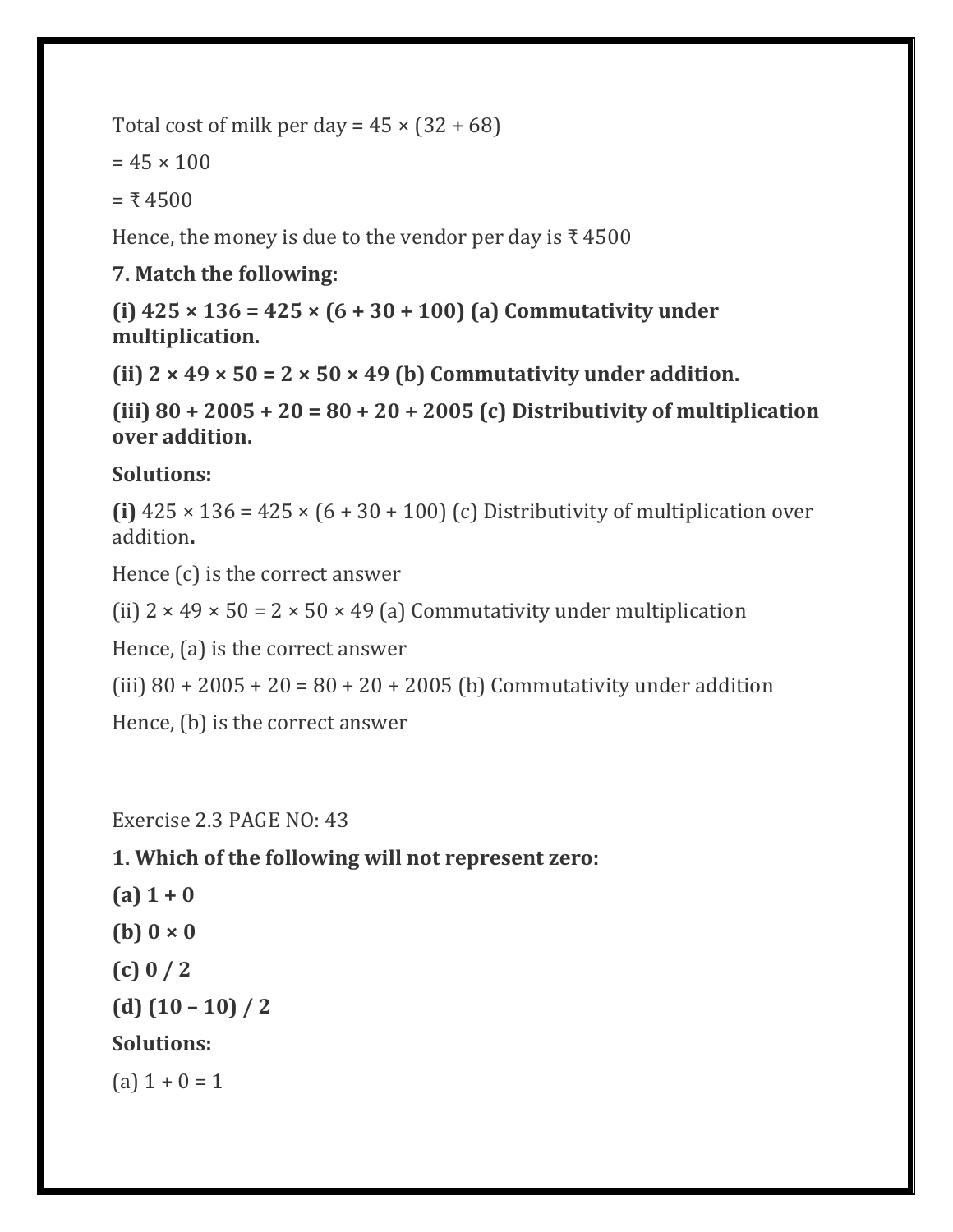Hence, it does not represent zero

(b)  $0 \times 0 = 0$ 

Hence, it represents zero

(c)  $0 / 2 = 0$ 

Hence, it represents zero

(d)  $(10 - 10) / 2 = 0 / 2 = 0$ 

Hence, it represents zero

#### **2. If the product of two whole numbers is zero, can we say that one or both of them will be zero? Justify through examples.**

#### **Solutions:**

If product of two whole numbers is zero, definitely one of them is zero

Example:  $0 \times 3 = 0$  and  $15 \times 0 = 0$ 

If product of two whole numbers is zero, both of them may be zero

Example:  $0 \times 0 = 0$ 

Yes, if the product of two whole numbers is zero, then both of them will be zero

#### **3. If the product of two whole numbers is 1, can we say that one or both of them will be 1? Justify through examples.**

#### **Solutions:**

If the product of two whole numbers is 1, both the numbers should be equal to 1

Example:  $1 \times 1 = 1$ 

But  $1 \times 5 = 5$ 

Hence, its clear that the product of two whole numbers will be 1, only in situation when both numbers to be multiplied are 1

## **4. Find using distributive property:**

**(a) 728 × 101**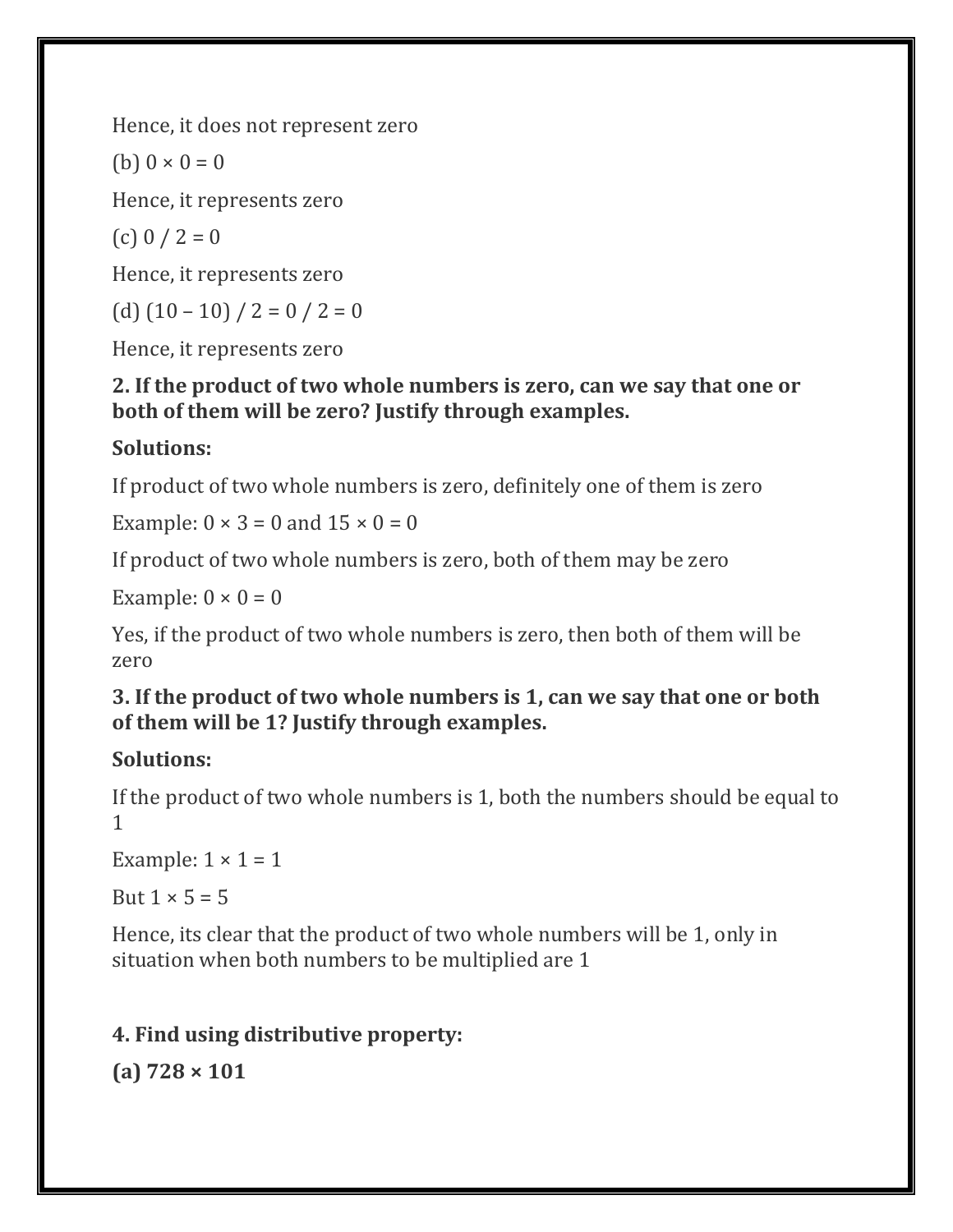```
(b) 5437 × 1001
(c) 824 × 25
(d) 4275 × 125
(e) 504 × 35
Solutions:
(a) Given 728 × 101
= 728 \times (100 + 1)= 728 \times 100 + 728 \times 1= 72800 + 728
= 73528
(b) Given 5437 × 1001
= 5437 \times (1000 + 1)= 5437 \times 1000 + 5437 \times 1= 5437000 + 5437= 5442437(c) Given 824 × 25
= (800 + 24) \times 25= (800 + 25 - 1) \times 25= 800 \times 25 + 25 \times 25 - 1 \times 25= 20000 + 625 - 25= 20000 + 600= 20600
(d) Given 4275 × 125
= (4000 + 200 + 100 - 25) \times 125= (4000 \times 125 + 200 \times 125 + 100 \times 125 - 25 \times 125)= 500000 + 25000 + 12500 - 3125= 534375
```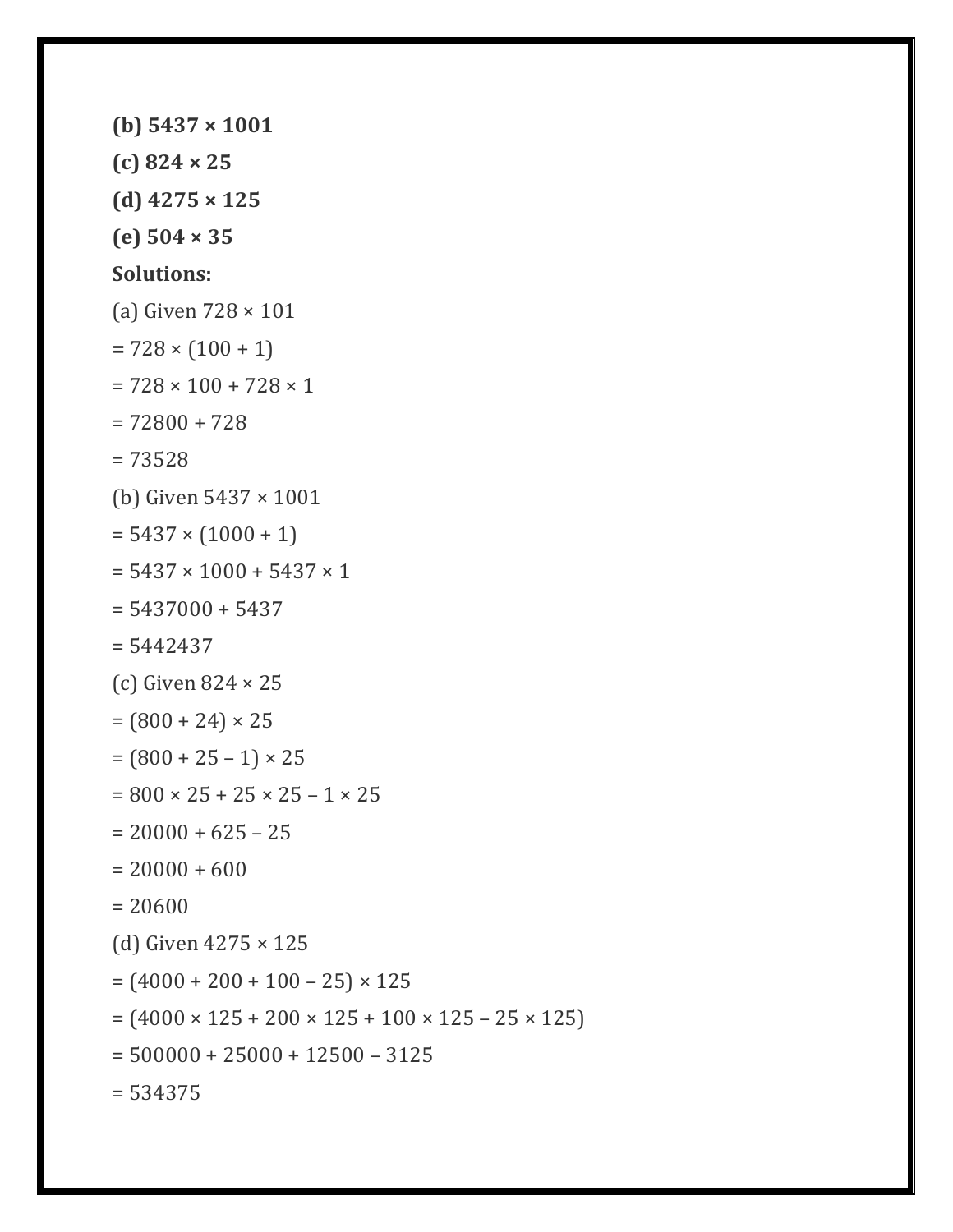(e) Given 504 × 35  $= (500 + 4) \times 35$  $= 500 \times 35 + 4 \times 35$  $= 17500 + 140$  $= 17640$ **5. Study the pattern: 1 × 8 + 1 = 9 1234 × 8 + 4 = 9876 12 × 8 + 2 = 98 12345 × 8 + 5 = 98765 123 × 8 + 3 = 987 Write the next two steps. Can you say how the pattern works? (Hint: 12345 = 11111 + 1111 + 111 + 11 + 1) Solutions:**  $123456 \times 8 + 6 = 987654$  $1234567 \times 8 + 7 = 9876543$ Given  $123456 = (111111 + 11111 + 1111 + 111 + 11 + 1)$  $123456 \times 8 = (111111 + 11111 + 1111 + 111 + 11 + 1) \times 8$  $= 111111 \times 8 + 11111 \times 8 + 1111 \times 8 + 111 \times 8 + 11 \times 8 + 1 \times 8$  $= 888888 + 88888 + 8888 + 888 + 88 + 8$ = 987648  $123456 \times 8 + 6 = 987648 + 6$  $= 987654$ Yes, here the pattern works  $1234567 \times 8 + 7 = 9876543$ Given  $1234567 = (1111111 + 111111 + 11111 + 1111 + 11 + 1)$  $1234567 \times 8 = (1111111 + 111111 + 11111 + 1111 + 111 + 11) \times 8$  $= 1111111 \times 8 + 111111 \times 8 + 11111 \times 8 + 1111 \times 8 + 111 \times 8 + 11 \times 8 + 1 \times 8$ = 8888888 + 888888 + 88888 + 8888 + 888 + 88 + 8